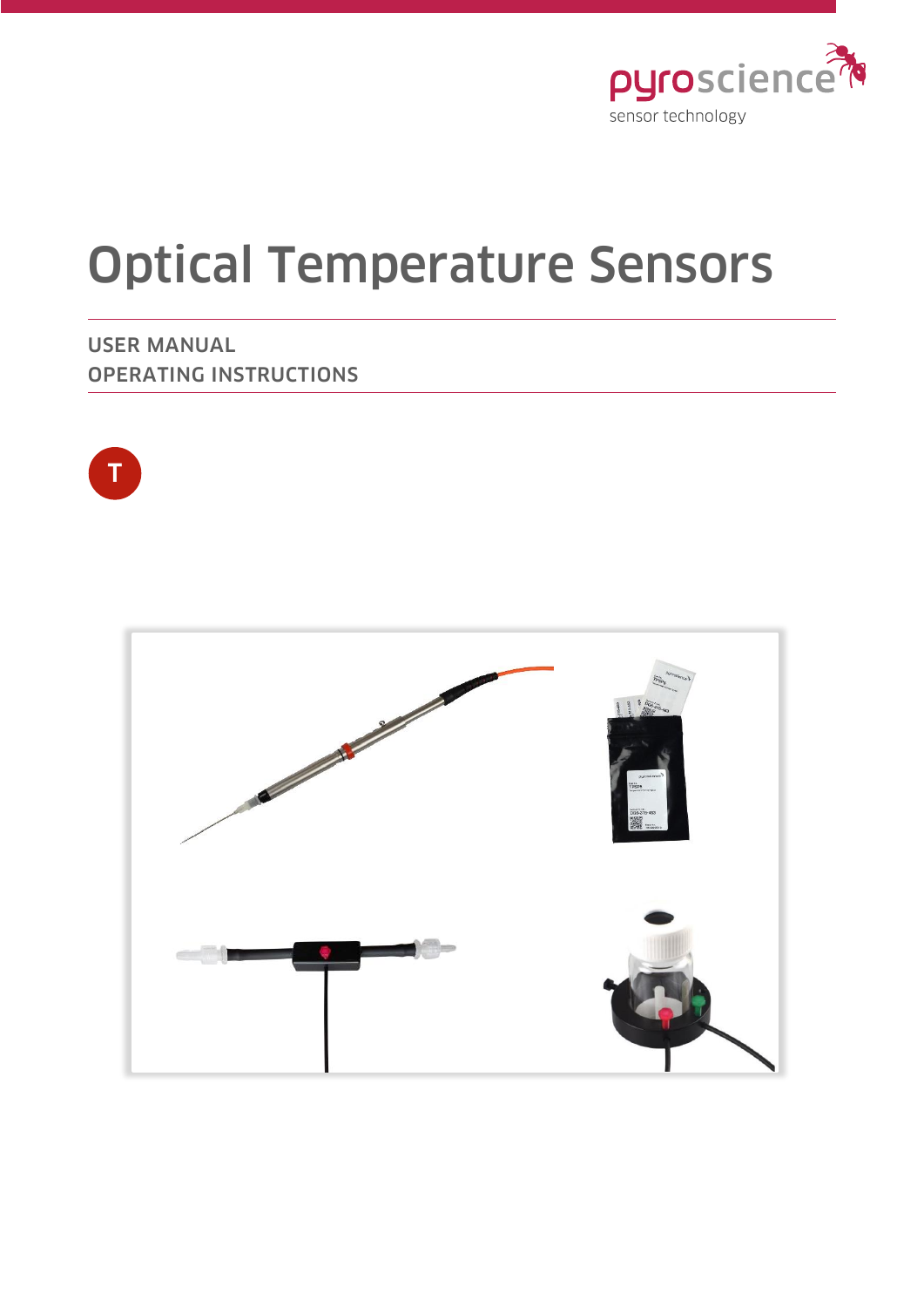# Optical Temperature Sensors

#### Document Version 1.023

#### The Optical Temperature Sensors are released by

#### PyroScience GmbH Hubertusstrasse 35

52064 Aachen Germany

| Phone | +49 (0) 241 5183 2210 |
|-------|-----------------------|
| Fax   | +49 (0) 241 5183 2299 |
| Email | info@pyroscience.com  |
| Web   | www.pyroscience.com   |

Registered: Aachen HRB 17329, Germany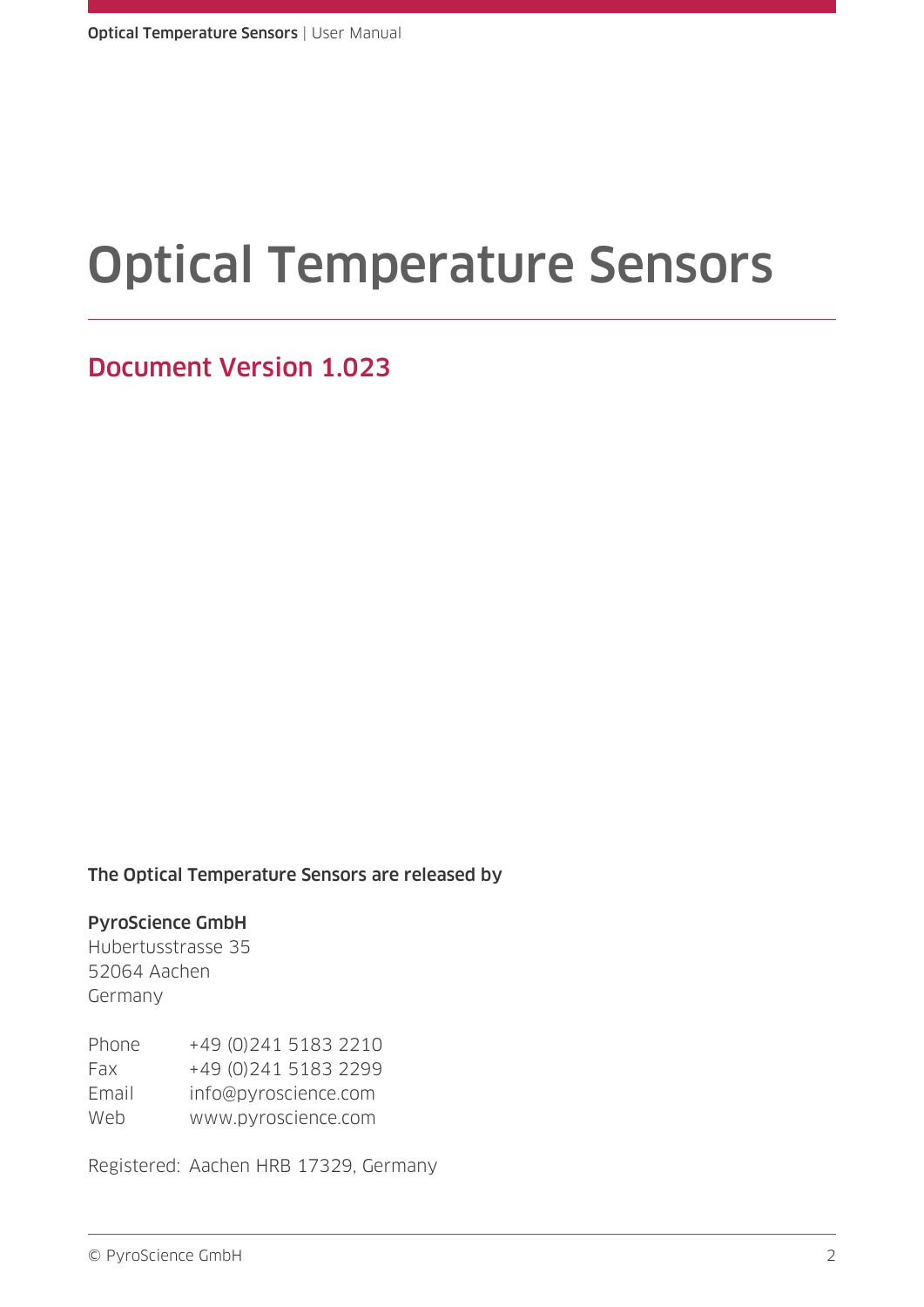# TABLE OF CONTENT

| $\mathbf{1}$   |     |  |  |
|----------------|-----|--|--|
| $\overline{2}$ |     |  |  |
| 3              |     |  |  |
| 4              |     |  |  |
|                | 41  |  |  |
| 5              |     |  |  |
|                | 5.1 |  |  |
|                | 5.2 |  |  |
| 6              |     |  |  |
|                | 6.1 |  |  |
|                | 6.2 |  |  |
| $\overline{7}$ |     |  |  |
| 8              |     |  |  |
|                | 8.1 |  |  |
|                | 8.2 |  |  |
|                | 8.3 |  |  |
|                |     |  |  |
|                |     |  |  |
|                |     |  |  |
|                | 8.4 |  |  |
| 9              |     |  |  |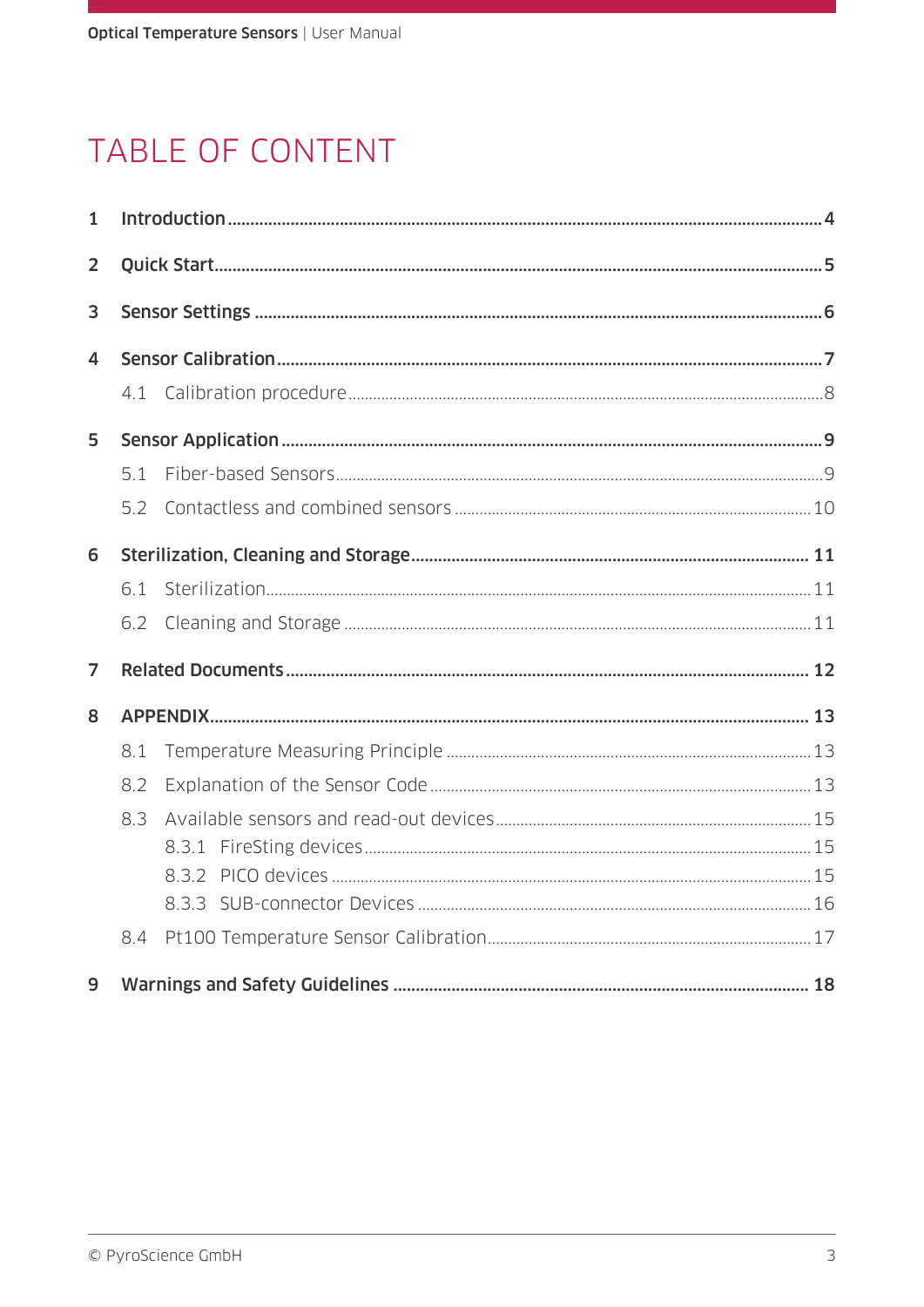# <span id="page-3-0"></span>1 INTRODUCTION

PyroScience offers fiber-based and contactless optical temperature sensors, as well as a number of combined sensors like flow-through cells respiration vials and sensor vials for simultaneous measurements of temperature, oxygen and pH.

These sensors can be read-out with the following fiber-optic meters from PyroScience

- the multi-channel PC-operated FireSting-O<sub>2</sub> (FSO<sub>2</sub>-Cx (firmware 4 devices) with Pyro Workbench and FSO2-x (firmware 3 devices) with Pyro Oxygen Logger software) for optical O2 and temperature sensors and
- the multi-analyte & multi-channel PC-operated FireSting-PRO (with Pyro Workbench) for optical pH, O2 and temperature sensors
- the underwater AquapHOx Loggers and Transmitters (with Pyro Workbench) for optical pH, O2 and temperature sensors with underwater connector (option -SUB).

All software versions are available for free download from the **PyroScience** website and must be installed on a Windows PC/laptop before connecting the respective meter for the first time. For details on the read-out devices and their software, please see their respective manuals and handling guidelines.

This manual is intended to provide all necessary information on standard application of optical temperature sensors from PyroScience.

For more information concerning advanced applications, please contact us at [info@pyroscience.com.](mailto:info@pyroscience.com)

<span id="page-3-1"></span>Your PyroScience Team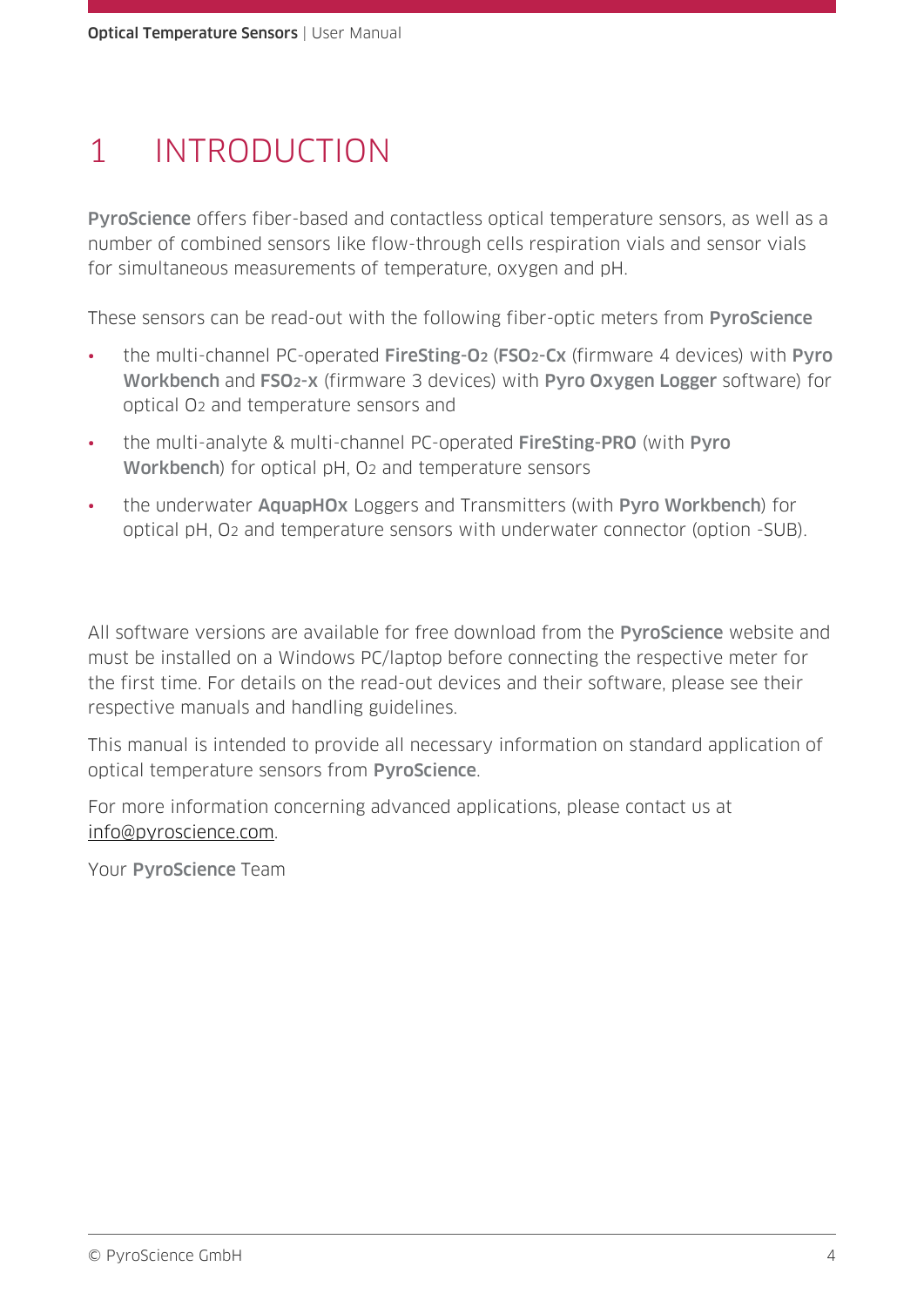# 2 QUICK START

**Step 1:** Please download the correct software in the downloads tab of your purchased device on [www.pyroscience.com,](file://///PYROSERVER2/share/Produkte%20Manuale/Optical%20Temperature/www.pyroscience.com) unzip and start the installer, and follow the instructions.

Step 2: After successful installation, connect the PyroScience read-out device to the Windows PC/laptop with the micro-USB cable.

**Step 3:** Carefully remove the protective caps from the sensor tip, from the fiber plug and from the optical connector(s) at the FireSting read-out device.

**Step 4:** Connect the PyroScience temperature sensor(s) to the **optical channel** connector(s) of the device.

Step 5: For calibration of optical temperature sensors, connect an appropriate Pt100 temperature sensor to the temperature port. Alternatively, a fixed temperature can be entered (needs to be measured and kept constant).

**Step 6:** Start the PyroScience software by clicking on the short-cut on your desktop.

**Step 7:** Enter all required **Sensor Settings** for each connected sensor, including the sensor code, sample interval, measuring mode and, for contactless sensors, also the fiber length (m).

**Step 8:** Perform a 1-point **Calibration** of the optical temperature sensor. As reference temperature, select either the connected Pt100 temperature sensor (needs to be calibrated first, see chapter [8.4\)](#page-15-0) or enter a fixed temperature at constant temperature conditions (e.g. in a water bath).

Step 9: Start measurements and activate Data Logging.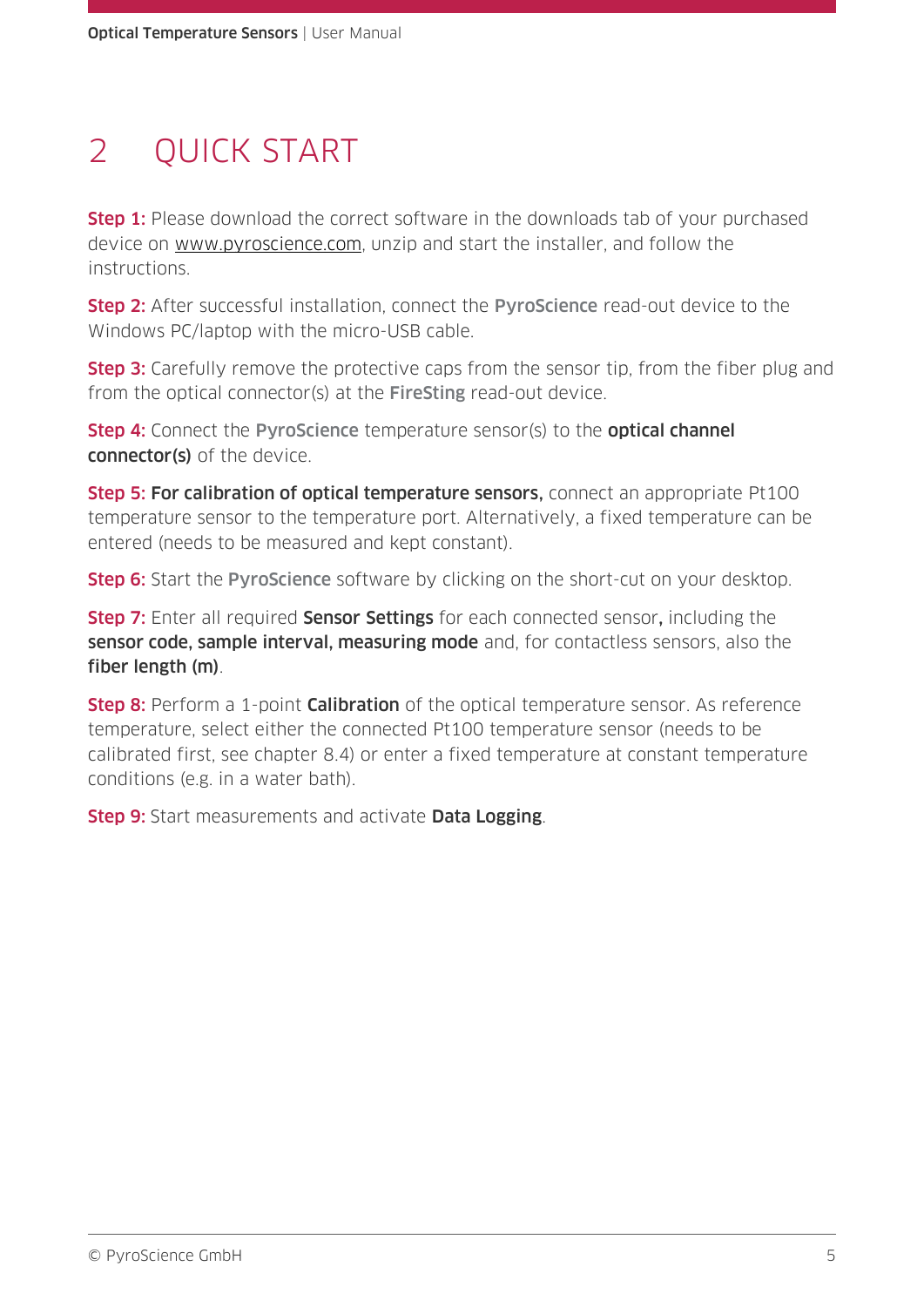## <span id="page-5-0"></span>3 SENSOR SETTINGS

Each optical temperature sensor comes with an individual **Sensor Code**, containing important information for optimal sensor settings and for calibration. The first letter of the sensor code defines the sensor type. Therefore, it is important to enter the Sensor Code of the connected sensor into the **Sensor Settings** of the respective software. The number of the channel tab must correspond with the channel number at the FireSting read-out device.

Important: Enter the correct Sensor Code for sensors connected to a channel at a FireSting read-out device. The sensor code can be found on the label attached to the cable (fiber-based sensors) or on the bag of contactless sensors (see example below).



Next the Measuring Mode needs to be entered (refer to the Pyro Workbench or FireSting-O2 (firmware 3) manual for further information). This can be adjusted gradually between low drift and low noise of the sensor signal by moving the arrow with the mouse along the scale. An intermediate mode is default.

The Unit of the temperature readings is °C (centigrade).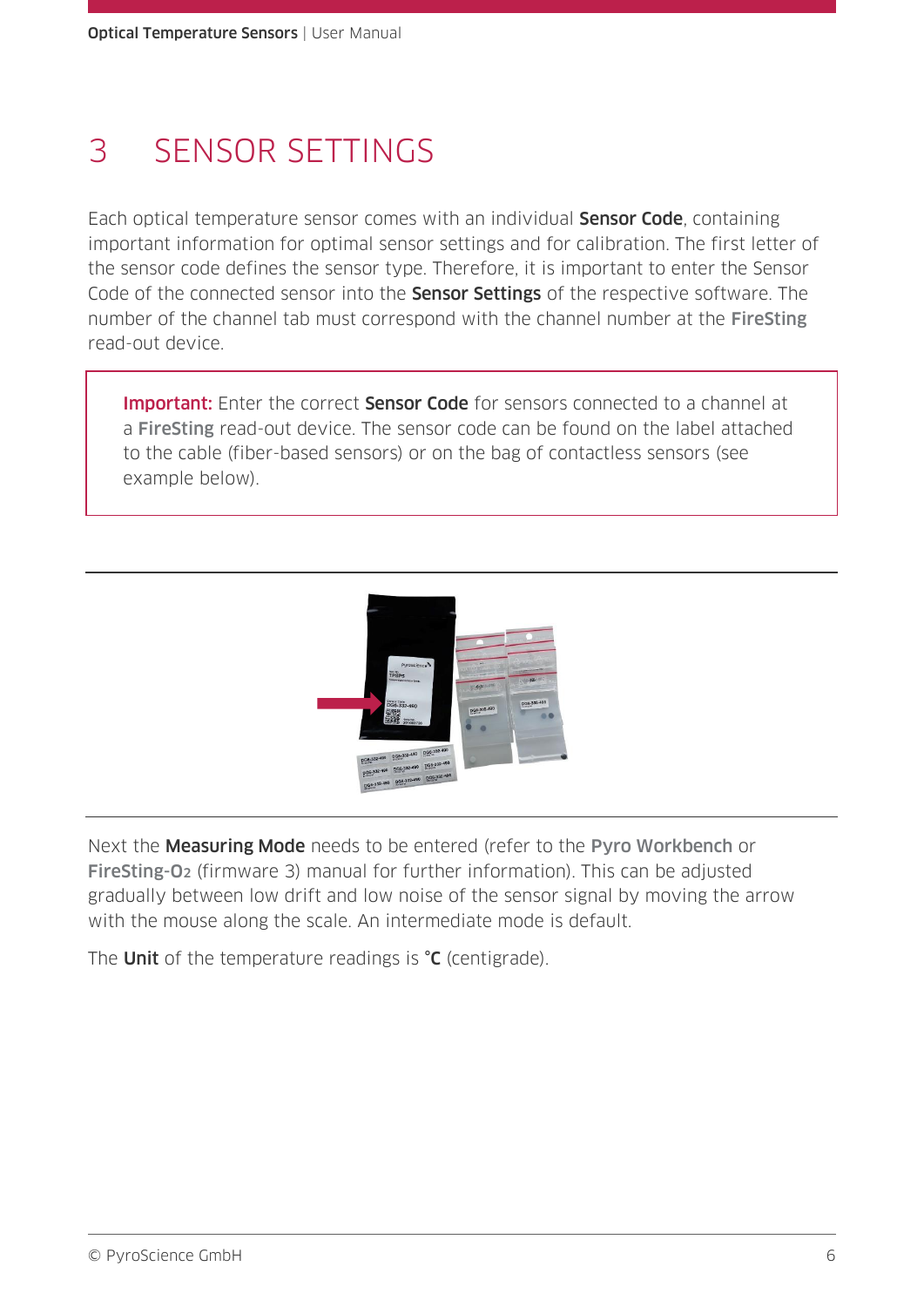# <span id="page-6-0"></span>4 SENSOR CALIBRATION

Ensure that the correct **Sensor Code** has been entered in the settings (refer to chapter [3\)](#page-5-0).

The 1-point calibration of optical temperature sensors can be performed against two different reference temperatures:

- the temperature measured by the external **Pt100 Temperature Sensor** (item TDIP15 or TSUB21)
- a Fixed Temperature that needs to be determined and entered in the software (must be kept constant)

Note: For precise optical temperature sensor calibration using the External Temperature Sensor, it needs to be determined manually if the external (Pt100) temperature sensor has an offset. In case of an offset, the Pt100 temperature sensor needs to be calibrated first (see Appendix [8.4\)](#page-15-0) before calibrating the optical sensor.

If a Manual Temperature was selected, the temperature in the sample/calibration standard must be measured, adjusted and kept constant (needs to be controlled)! Ensure constant and defined conditions!

- Gas measurements (only in combination with oxygen sensors): the sensor should be calibrated in ambient air at defined temperature
- Measurements in aqueous/water samples: the sensor has to be calibrated in water at defined temperature

**Note:** It is strongly recommended to perform the calibration at conditions close to the environmental temperature during measurements. Ensure constant temperature during calibration.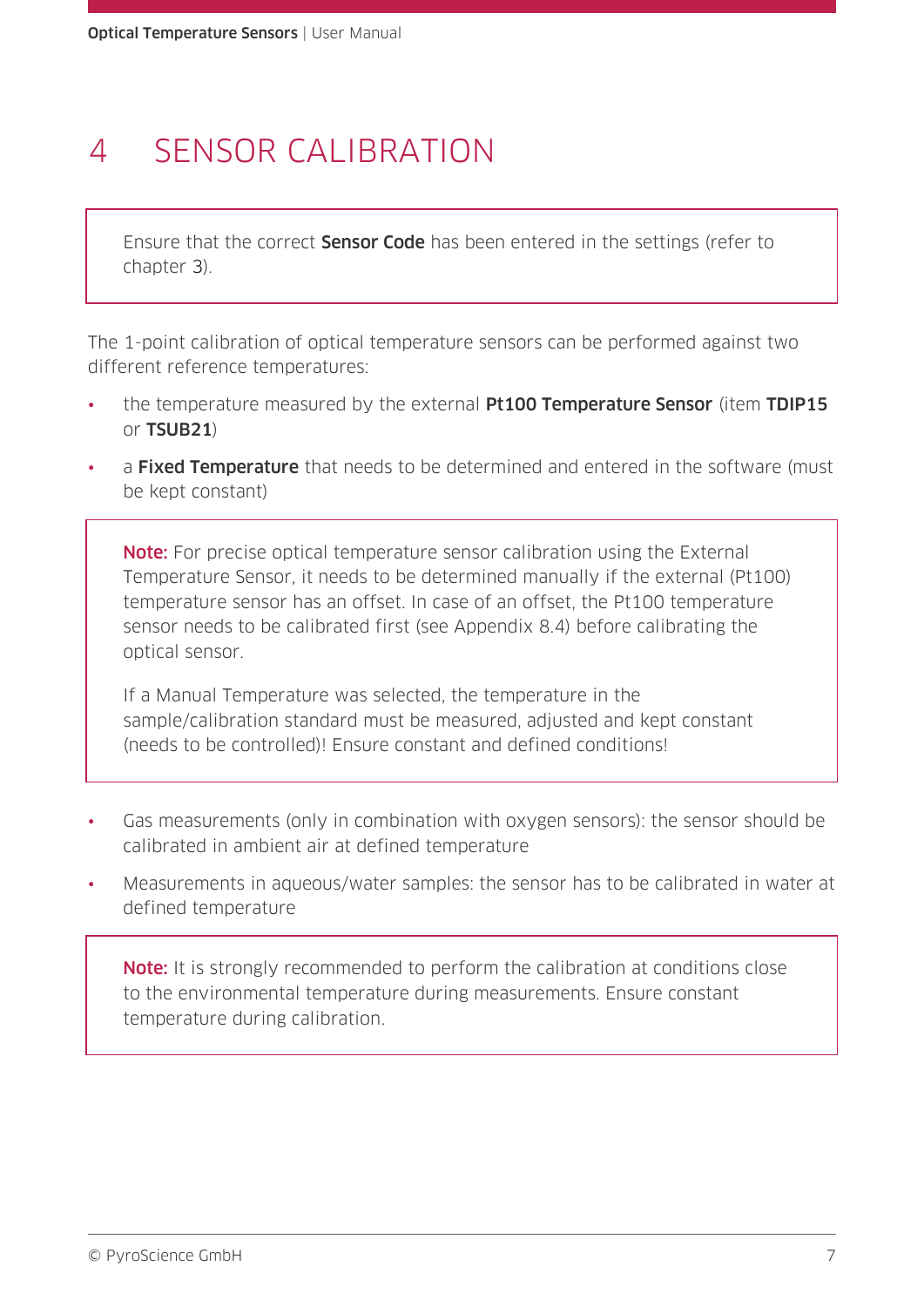### <span id="page-7-0"></span>4.1 Calibration procedure

NOTE: Calibration of the optical temperature sensor is only possible if the correct Sensor Code has been entered in the Settings.

Calibration should be performed following the instructions of the software (Pyro Workbench) or read-out device manual. It is generally recommended to perform a 1 point calibration in gas (*water*) for gas (*water*) measurements.

Important: The device and sensors must be placed for >30 min. under constant temperature conditions before the calibration is performed.

For a calibration with the external temperature sensor (item no. TDIP15 or TSUB21). ensure that the external temperature sensor is placed close to and exactly at the same temperature conditions as the optical temperature sensor.

For calibration against a fixed/manual temperature (°C), use a calibrated incubator (for measurements in the gas phase) or water bath of constant and known temperature (for measurements in water/aqueous samples).

When the sensor is placed into the calibration medium (air or water), wait until the sensor reading is stable by observing the graph and the numerical display of the temperature sensor reading. If all readings have reached their steady-state, calibrate the optical temperature sensor accordingly.

A completed calibration is indicated by the green indicator.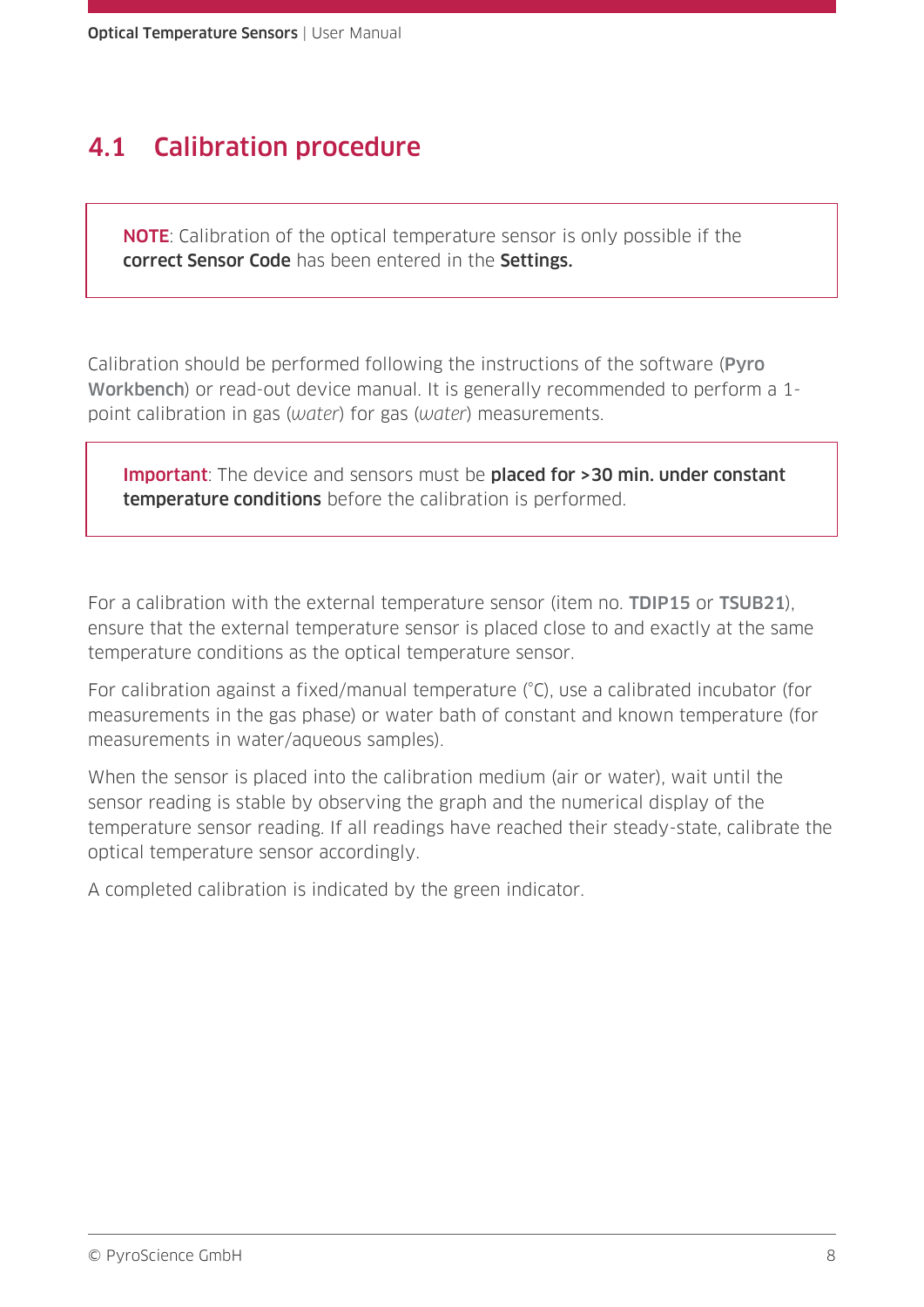# <span id="page-8-0"></span>5 SENSOR APPLICATION

PyroScience optical temperature sensors can be applied in gas phases and aqueous solutions, and are typically used for two different purposes:

- for precise and fast temperature measurements in water
- for true temperature compensation of PyroScience optical oxygen and pH sensor readings

Specific application and calibration instructions for different sensors are listed in the following table.

| Sensor item   | Sensor-specific application instructions                                                                                                                                                                                   |  |  |
|---------------|----------------------------------------------------------------------------------------------------------------------------------------------------------------------------------------------------------------------------|--|--|
| <b>TPR430</b> | <b>Application:</b> water & gas & semi-solid samples<br><b>Calibration: 1-point calibration</b><br><b>Note:</b> Handle with care to avoid injuries! Extend sensor tip<br>for calibration and measurements.                 |  |  |
| TPF1100       | <b>Application:</b> water & gas and semi-solid samples (only in<br>combination with item OXF1100)<br><b>Note:</b> Handle with care! Unprotected fragile sensor tip.                                                        |  |  |
| <b>TPB430</b> | <b>Application:</b> water & gas & custom application<br><b>Calibration: 1-point calibration</b><br><b>Note:</b> Handle with care, especially during custom<br>integration! Unprotected fragile sensor tip. Avoid breakage! |  |  |

### <span id="page-8-1"></span>5.1 Fiber-based Sensors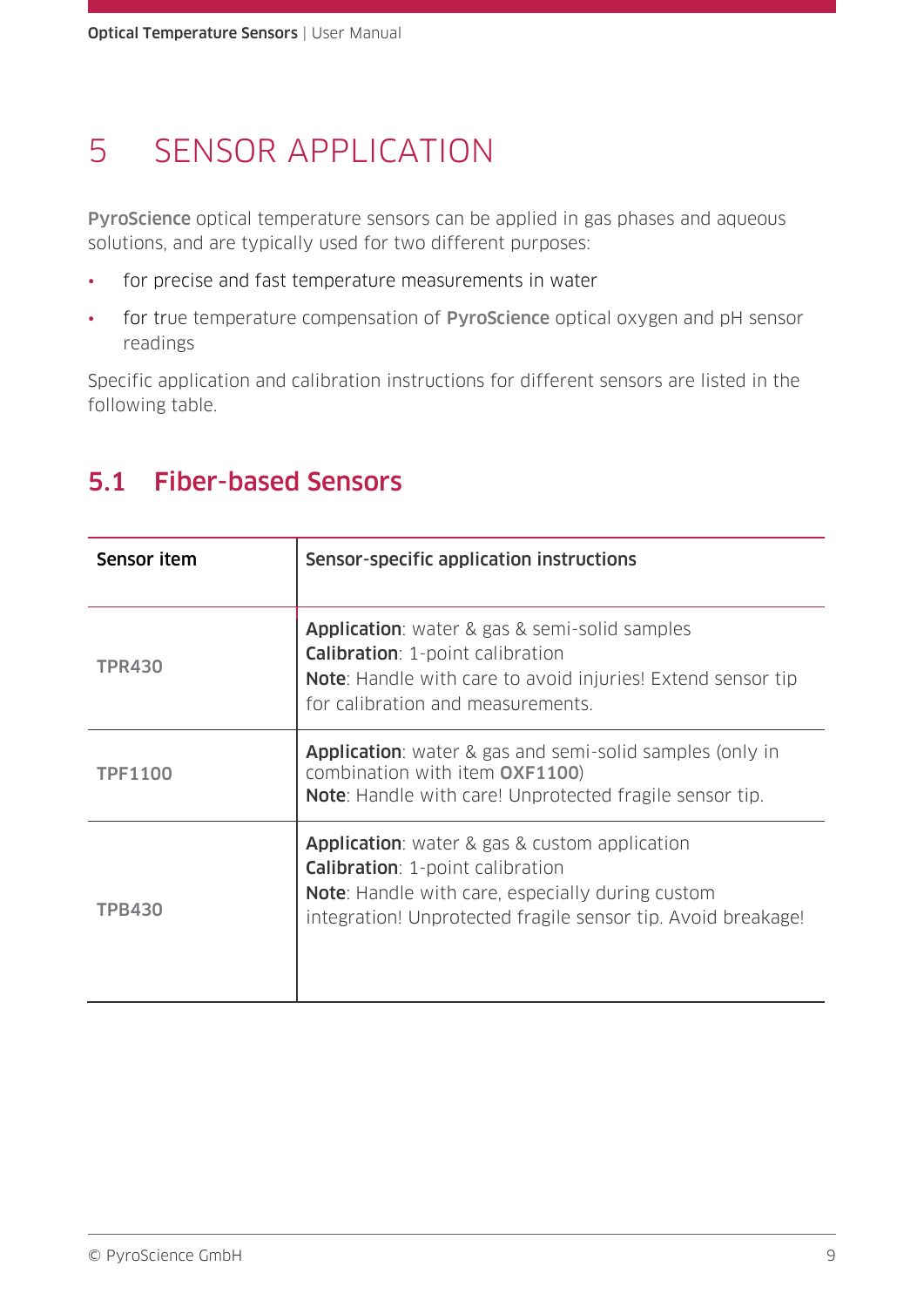### <span id="page-9-0"></span>5.2 Contactless and combined sensors

| Sensor item            | Sensor-specific application instructions                                                                                                                                                                                                                                                                                                                                                                       |  |
|------------------------|----------------------------------------------------------------------------------------------------------------------------------------------------------------------------------------------------------------------------------------------------------------------------------------------------------------------------------------------------------------------------------------------------------------|--|
| TPSP5                  | <b>Application:</b> water & gas (gas only with item OXSP5)<br><b>Calibration:</b> 1-point calibration<br><b>Features:</b> optical isolation<br>Sterilization: 70% ethanol (EtOH), 70% isopropanol (ISPP),<br>can be autoclaved (details on request)<br><b>Note:</b> Mind air bubbles! Glue carefully with silicone glue and<br>let dry for 24h.                                                                |  |
| <b>TOVIAL</b>          | <b>Application: water &amp; gas</b><br>Calibration: 1-point calibration for temperature sensor, 1- or<br>2-point calibration for oxygen sensor (see oxygen sensor<br>manual)<br><b>Features:</b> optical isolation<br><b>Sterilization:</b> 70% ethanol (EtOH), 70% isopropanol (ISPP)<br>Note: Remove air bubbles! Determine specific volume<br>before measurements. Ensure stable temperature<br>conditions. |  |
| <b>PHTOVIAL </b><br>рH | <b>Application: water</b><br><b>Calibration:</b> 1-point calibration for temperature sensor, 1- or<br>2-point calibration in specified buffers/oxygen calibration<br>standards (see oxygen and pH sensor manual)<br><b>Features: optical isolation</b><br>Note: Remove air bubbles! Determine specific volume<br>before measurements. Ensure stable temperature<br>conditions.                                 |  |
| TOFTC <sub>2</sub>     | <b>Application:</b> water & gas<br><b>Calibration</b> : 1-point calibration for temperature sensor, 1- or<br>2-point calibration for oxygen sensor (see oxygen sensor<br>manual)<br><b>Sterilization:</b> 70% ethanol (EtOH), 70% isopropanol (ISPP)<br>Note: Liquid flow rate of 20-500 mL/min recommended.<br>Remove air bubbles! Clean regularly.                                                           |  |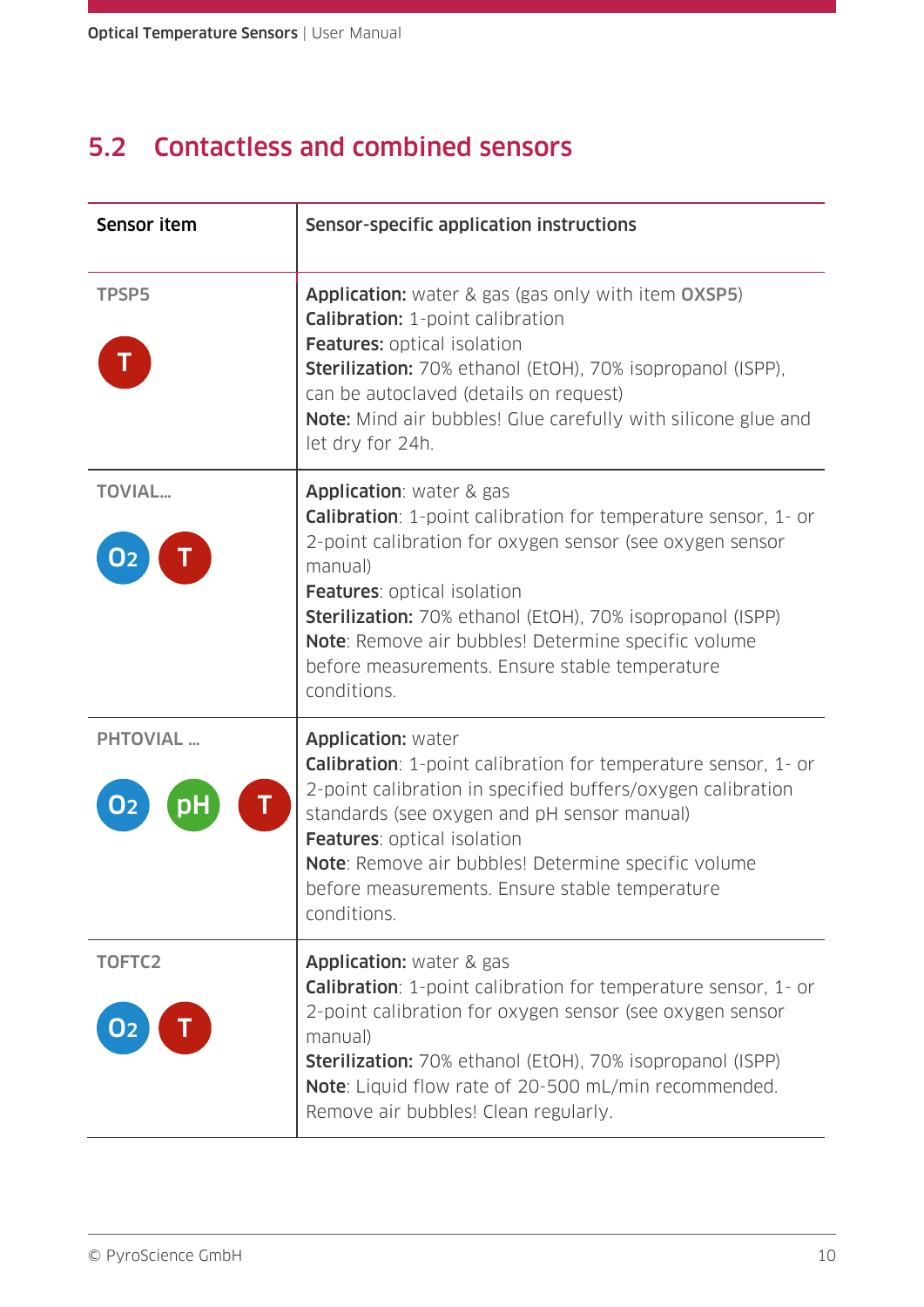# <span id="page-10-0"></span>6 STERILIZATION, CLEANING AND STORAGE

### <span id="page-10-1"></span>6.1 Sterilization

Refer to the specifications on the respective PyroScience website.

The temperature sensor spots (item no. TPSP5) can be autoclaved. More details on request. The temperature sensor spots and the combined sensors can be treated with 70% ethanol and 70% isopropanol.

**Important:** Do not use bleach, acetone or any solvent/agent not approved by PyroScience!

### <span id="page-10-2"></span>6.2 Cleaning and Storage

After the measurements, the sensor tip of the needle-type and bare fiber sensors should be rinsed carefully with demineralized water. The sensors can further be cleaned with 3% H2O2 and soap solution, followed by thorough rinsing with demineralized water.

After cleaning, let dry and put on the protective cap/tubing for storage in a dry, dark and secure place at room temperature. Put the black caps on the plug of the fiber to prevent that light is entering the fiber possibly causing photo-bleaching of the indicator.

For retractable sensors and application in samples with dissolved salts (e.g. seawater), the sensor must be cleaned thoroughly with demineralized water to prevent salt crystallization in the needle which can cause breaking of the sensor tip. **After drying**, retract the sensor tip into the needle and put on the protective cap onto the needle to protect the sensor tip and to avoid injuries.

Store the sensor in a dry, dark and secure place at room temperature.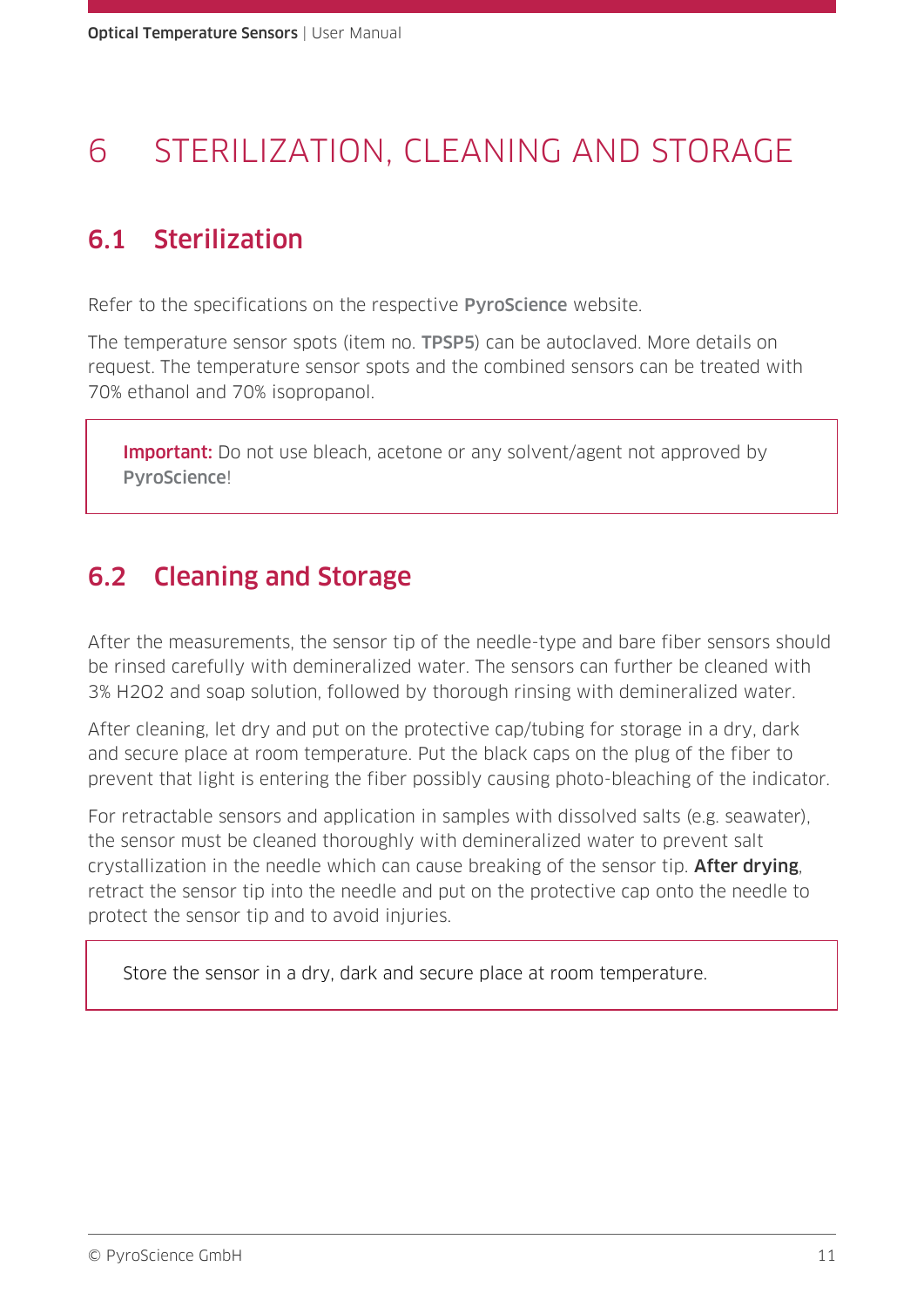# <span id="page-11-0"></span>7 RELATED DOCUMENTS

Related documents for more detailed instructions on fiber-optic read-out devices, software and optical sensors are available:

- manual for logger software "Pyro Workbench" (Windows)
- manual for multi-analyte meter FireSting-PRO
- manual for oxygen meter FireSting-O<sub>2</sub> (FSO2-Cx, firmware 4)
- manual for oxygen meter FireSting-O<sub>2</sub> (FSO2-x, firmware 3 with Oxygen Logger software)
- manual for the AquapHOx Loggers or Transmitters
- manual for optical pH sensors
- manual for optical temperature sensors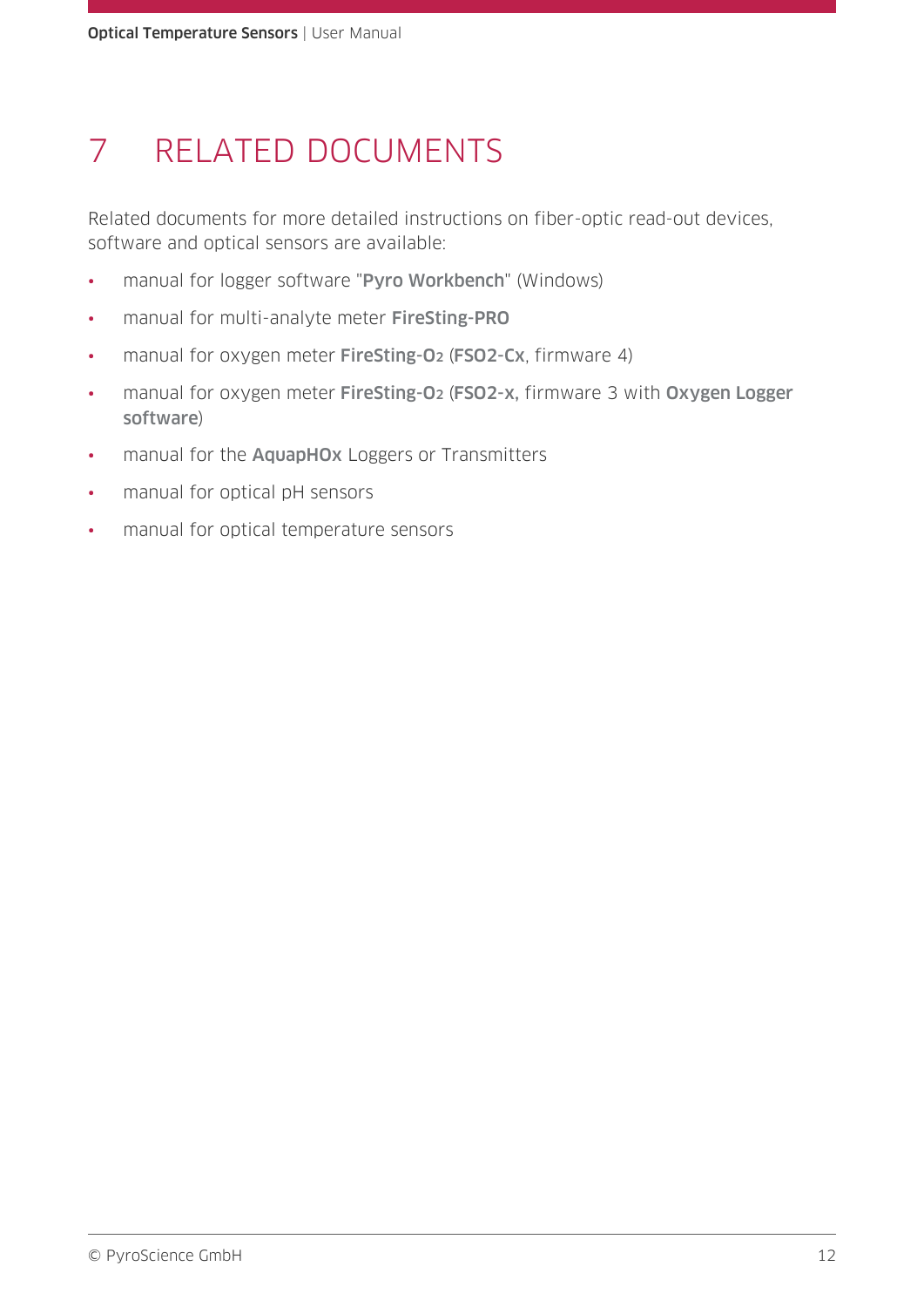## <span id="page-12-0"></span>8 APPENDIX

### <span id="page-12-1"></span>8.1 Temperature Measuring Principle

Optical temperature sensors rely on thermal quenching of photoluminescence. In this physical process, luminescent properties of the material are reversibly affected by temperature. The sensor response times are only limited by the dimensions of the sensor and are ultra-fast (<0.1 s in water), like in case of fiber-optic minisensors.

The utilized temperature-sensitive material is specially optimized to be fully compatible with the innovative REDFLASH technology from PyroScience, being excitable with orange red light (610-630 nm) and showing emission in the near infrared part of the spectrum. Importantly, the optical temperature sensors are characterized by extreme photo-stability, which enables virtually unlimited number of measurements, and does not show interferences with gases (such as oxygen) and ionic species.

### <span id="page-12-2"></span>8.2 Explanation of the Sensor Code

The temperature sensors are delivered with an attached sensor code which must be entered into the Settings (refer to chapter [3\)](#page-5-0). The following figure gives a short explanation of the information given in the sensor code.

Example Code: DG6-310-479 Sensor Type LED Intensity Amplification C0 C100 Sensor Type

#### C Optical Temperature Minisensor (Thermoblue)

D Optical Temperature Sensor Spot/FTC (Thermogreen)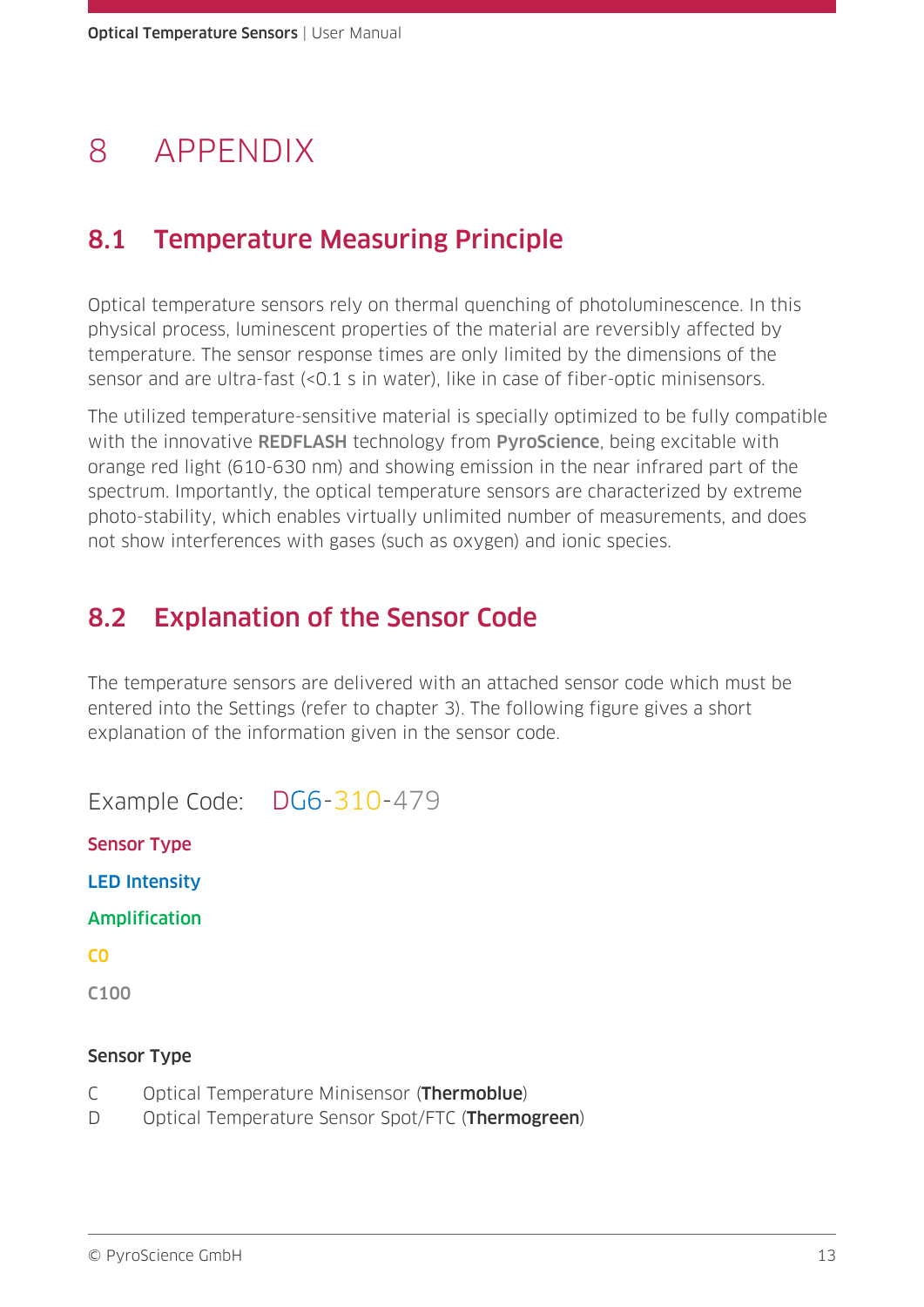#### LED Intensity

| А         | 10% | Н.  | 40%  |
|-----------|-----|-----|------|
| <b>B</b>  | 15% | F.  | 60%  |
| $\subset$ | 20% | ( i | 80%  |
| Ð         | 30% | н   | 100% |

#### Amplification

- 4 40x
- 5 80x
- 6 200x
- 7 400x

#### OPTICAL TEMPERATURE SENSORS

CO and C100 values needed for calibration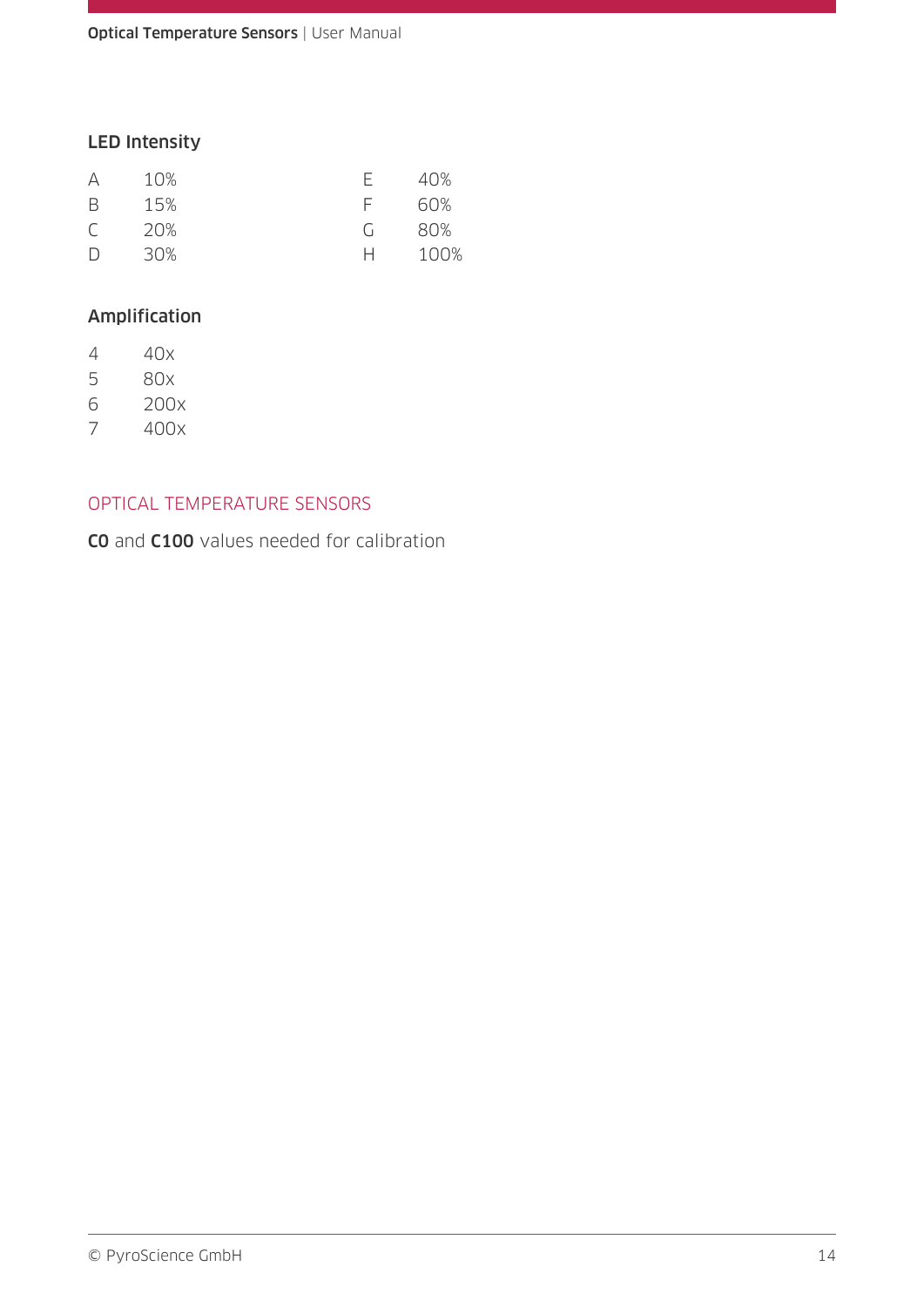### <span id="page-14-0"></span>8.3 Available sensors and read-out devices

#### <span id="page-14-1"></span>8.3.1 FireSting devices

| Sensor Type                       | <b>Compatible read-out devices</b><br>FSO <sub>2</sub> -Cx/FSO <sub>2</sub> -x | FSGO <sub>2</sub> | <b>FSPRO</b> |
|-----------------------------------|--------------------------------------------------------------------------------|-------------------|--------------|
| <b>TPR430</b>                     |                                                                                | $\mathbf x$       | $\checkmark$ |
| <b>TPF1100</b>                    | $\sqrt{}$                                                                      | ×                 | $\checkmark$ |
| <b>TPB430</b>                     |                                                                                | ×                 |              |
| TPSP5                             | $\sqrt{}$                                                                      | ×                 | $\checkmark$ |
| TOFTC2                            |                                                                                | ×                 |              |
| <b>TOVIAL4</b><br><b>TOVIAL20</b> |                                                                                | ×                 |              |
| PHTOVIAL20                        | $\sqrt{}$<br>with SPFIB-BARE / SPFIB-LNS                                       | <b>x</b>          |              |

#### <span id="page-14-2"></span>8.3.2 PICO devices

<span id="page-14-3"></span>

| <b>Sensor Type</b> | Compatible read-out devices<br>PICO-T |
|--------------------|---------------------------------------|
| TPSP5              | with PICFIB2 / PICROD2                |
| TOFTC <sub>2</sub> | x                                     |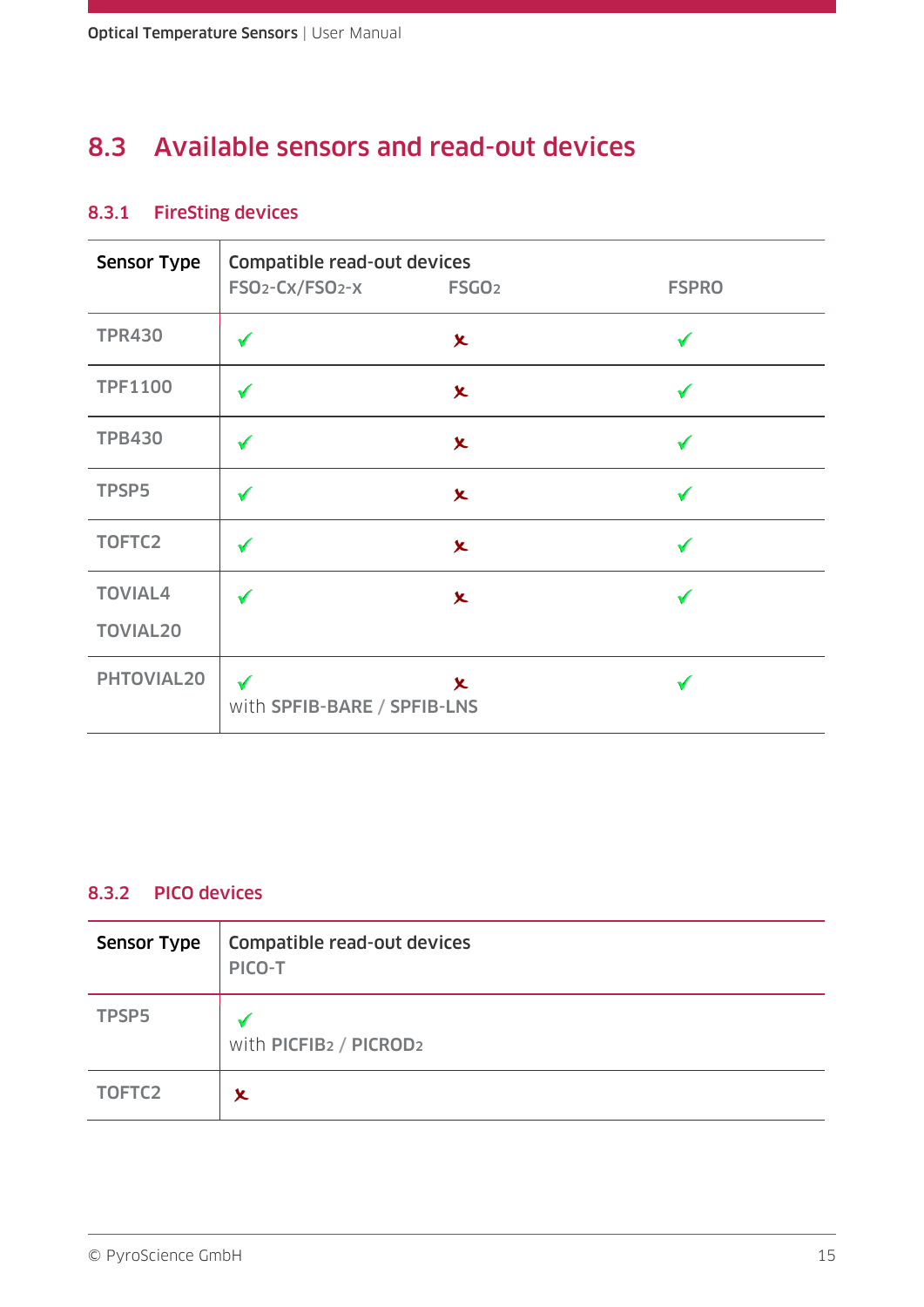#### 8.3.3 SUB-connector Devices

<span id="page-15-0"></span>

| Sensor Type        | Compatible read-out devices<br>FSO <sub>2</sub> -SUBPORT | PICO-T-SUB   | <b>APHOX-X</b> |
|--------------------|----------------------------------------------------------|--------------|----------------|
| <b>TPR430-SUB</b>  |                                                          | $\checkmark$ | $\checkmark$   |
| <b>TPF1100-SUB</b> | $\sqrt{}$                                                |              |                |
| <b>TPB430-SUB</b>  |                                                          |              |                |
| TPSP5              | $\sqrt{}$<br>with SPFIB-BARE-SUB                         |              |                |
| TOFTC2             | $\boldsymbol{\mathsf{x}}$                                | ×            | ×              |
| <b>TOVIAL4</b>     | ×                                                        | ×            | ×              |
| <b>TOVIAL20</b>    |                                                          |              |                |
| PHTOVIAL20         | $\overline{\mathbf{x}}$                                  | ×            | ×              |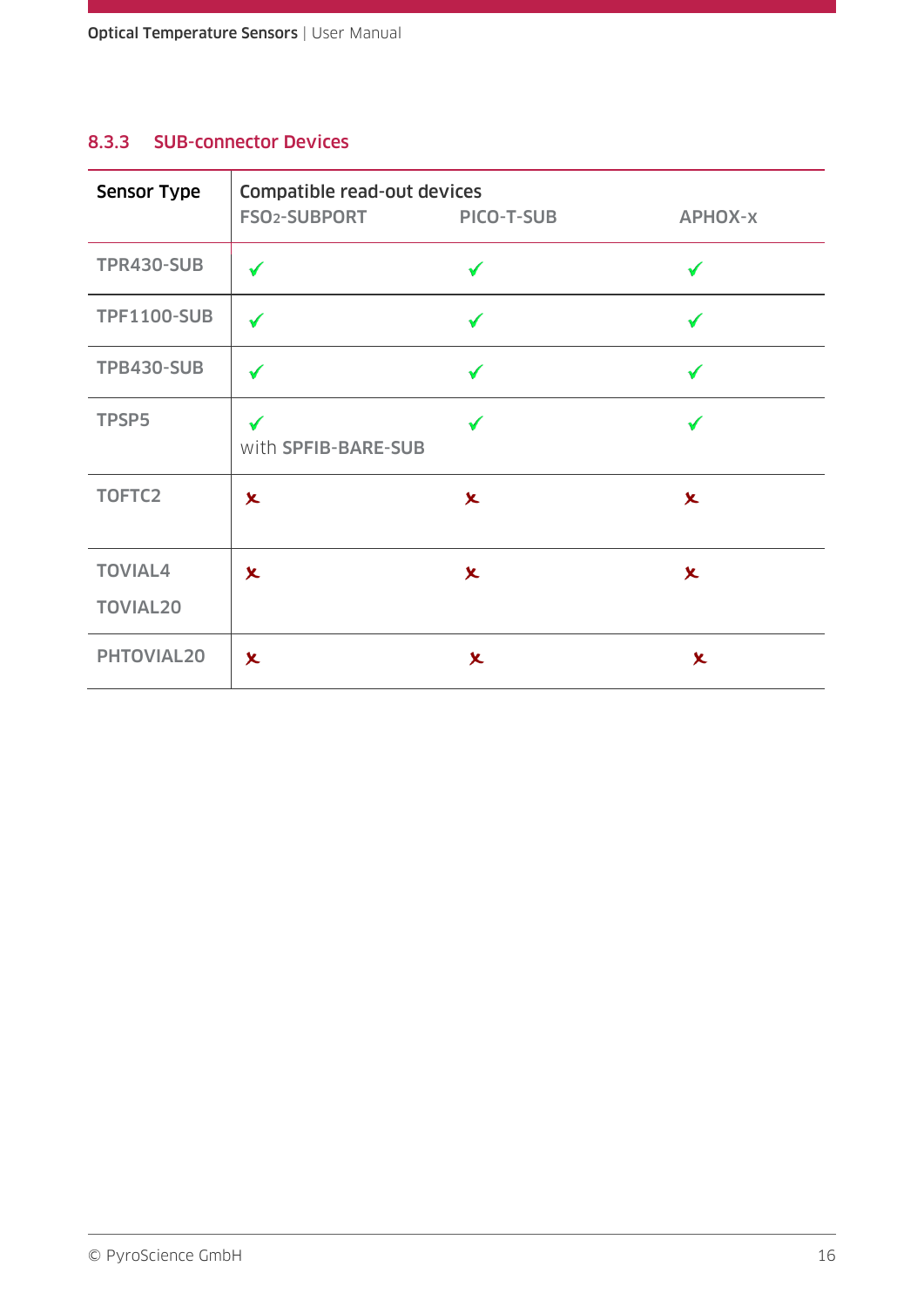### 8.4 Pt100 Temperature Sensor Calibration

For precise absolute temperature readings and precise calibration of optical temperature sensors, an optional 1-point calibration of the external **temperature sensor** Pt100 is recommended (except for AquapHOx devices).

For this, check the reading of the external temperature Pt100 probe periodically in stirred water / water bath / incubator of known temperature at steady state. It is also possible to prepare a water-ice-mixture giving 0°C, where at least 50 mm of the Pt100 temperature probe tip is submerged.

**IMPORTANT:** After calibration of the Pt100 temperature sensor, a new optical sensor calibration must be performed.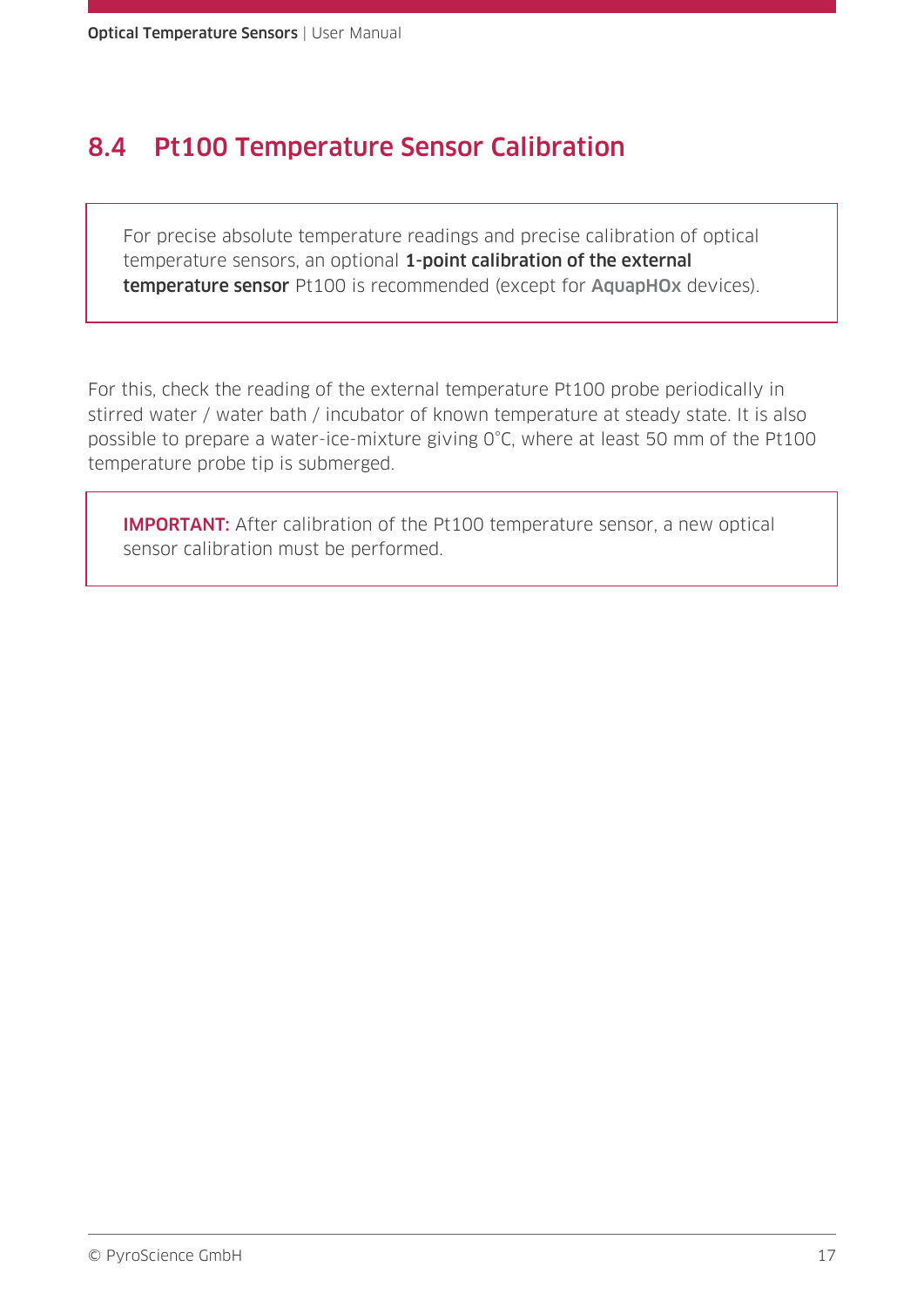# <span id="page-17-0"></span>WARNINGS AND SAFETY GUIDELINES

Before using PyroScience oxygen sensors, carefully read the instructions and user manuals for the respective PyroScience read-out device. The manuals are available for download on [www.pyroscience.com](http://www.pyroscience.com/)

Prevent mechanical stress (e.g. scratching) to the sensing surface at the tip of the temperature sensor! Avoid strong bending of the fiber-optic cables. They might break!

Ensure that the complete sensing surface at the tip is always covered by the sample and is free of air bubbles, and that liquid samples are stirred.

Calibration and application of the temperature sensors is on the user's authority, as well as data acquisition, treatment and publication!

PyroScience temperature sensors and read-out devices are not intended for medical or military purposes or any other safety-critical applications. They must not be used for applications in humans; not for in vivo examination on humans, not for human-diagnostic or therapeutic purposes. The sensors **must** not be brought in direct contact with foods intended for consumption by humans.

The sensors must be used in the laboratory by qualified personnel only, following the user instructions and the safety guidelines of the manual, as well as the appropriate laws and guidelines for safety in the laboratory!

Keep the PyroScience temperature sensors and read-out devices out of reach of children! Store the temperature sensors in a secure, dry and dark place at room temperature.